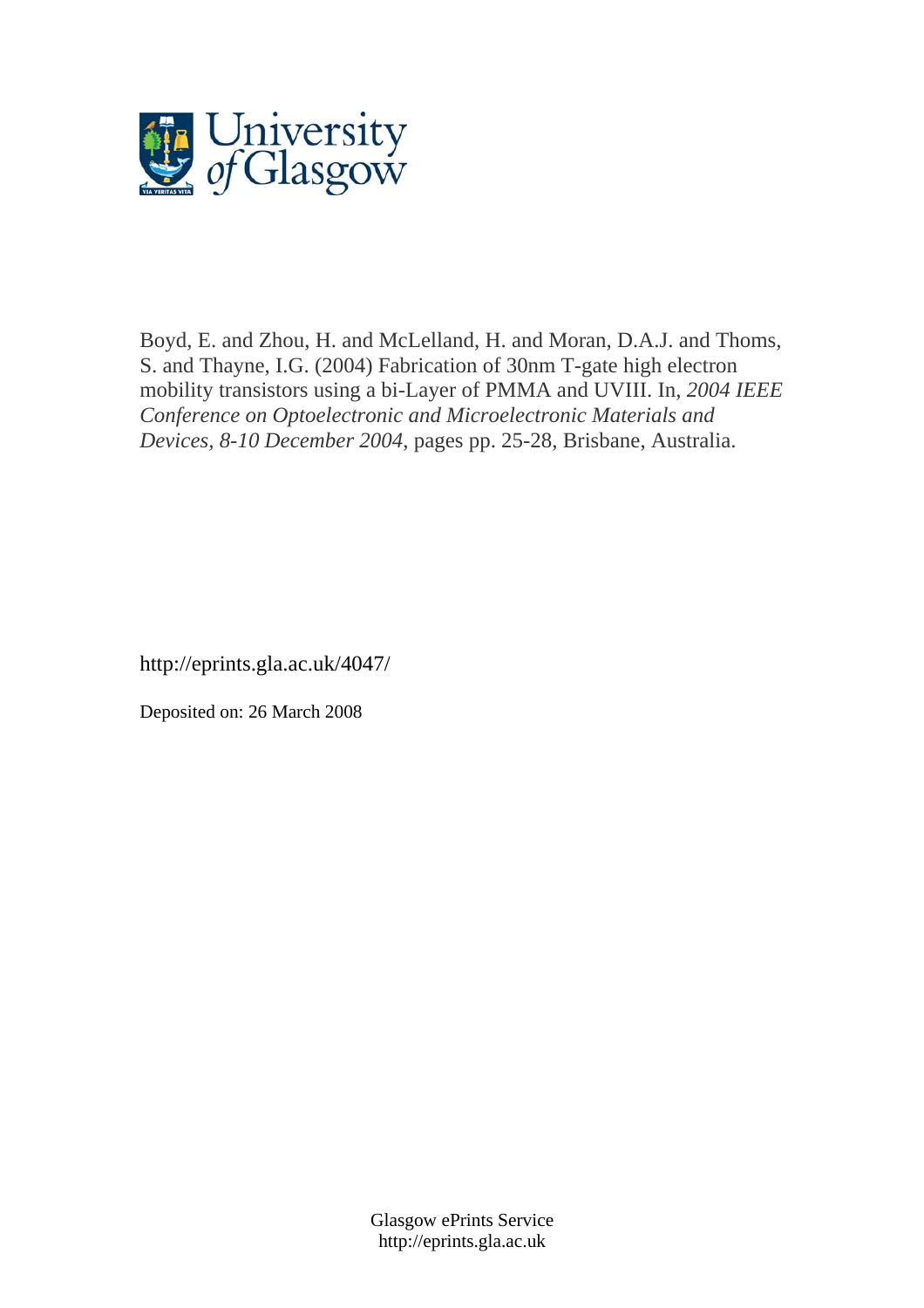# Fabrication of 30nm T-gate High Electron Mobility Transistors Using a Bi-layer of PMMA and UVIII

E. Boyd\*, H. Zhou, H. McLelland, D.A.J. Moran, S. Thoms and I.G. Thayne

University of Glasgow, Ultrafast Systems Group Department of Electronic and Electrical Engineering,

Glasgow, Scotland, U.K.

\* Now at University of Canterbury, Department of Electrical and Computer Engineering Christchurch, New Zealand. e.boyd@elec.canterbury.ac.nz

Abstract—This work reports on the development and fabrication of High Electron Mobility Transistors with a gate length of less than 30nm. The T-shaped gates were realized using a two-stage "bi-lithography" process that creates a T-shaped image in a bilayer of PMMA and UVIII. This is then transferred into  $SiO<sub>2</sub>$ gate support layer by a low damage dry-etch process. This method enables the fabrication of mechanically robust, ultra short T-gates to be realised.

### Keywords- HEMT; T-gate; Bi-layer; UVIII; Lithography;

### I. INTRODUCTION

Due to their unparalleled high speed and low noise performance High Electron Mobility Transistors (HEMTs) based on InP substrates are of great interest as active devices in the next generation of ultra-high speed electronics operating in excess of 100GHz. Applications for these technologies include 160Gbit/s data communications [1], environmental monitoring from space in the G-band (140-220GHz) [2] and passive imaging systems enabling pilots to see through fog or finding concealed weapons [3].

In order to develop circuits for these applications a process must be developed that is capable realizing transistors capable of operating in excess of 300GHz. In addition to the required high-frequency performance many of the proposed applications require a technology that will simultaneously provide high gain and a low noise.

This combination of performance can be achieved using lattice matched HEMTs grown on an InP substrate. The use of an indium phosphide substrate allows layers with a high indium content (53%) to be grown without strain. The high indium concentration provides high electron, the lack of strain in the layer structure allows very smooth interfaces to be grown. Rough surfaces at the interfaces of the channel degrade the mobility of the electrons within the channel. Scaling the gate length gate while maintaining a low gate resistance greatly improves the high-frequency performance in two ways, better modulation of the current modulation by the gate resulting in a higher transconductance and reducing the gate capacitance. Both of these enhance the key RF figures of merit such as the

cut-off frequency,  $f_t$ , and maximum frequency of oscillation,  $f_{\text{max}}$ .

In this work we report on the work carried out at the University of Glasgow developing and fabricating lattice matches HEMTs grown on InP substrates. This work complements the existing 120nm and 50nm T-gate InP based process flows previously developed at Glasgow.

### II. DEVELOPMENT

There are a number of factors to be considered when developing a sub-50nm T-gate process. These include lithographically producing the T-gate of this gate length, the scaling of the layer structure to minimize short channel effects and maximize performance. The physical stability must also be addressed. In this section, these areas will be considered and the design decisions that each problem introduces will be discussed.

As the gate length of a HEMT is reduced the ability of the gate electrode to modify the electron density within the channel is also reduced. In order to maintain control of the channel current by the gate the gate-channel separation must be reduced as the gate length is scaled. It has been suggested that a ratio of gate length to gate-channel separation of approximately 3:1 gives efficient gate control. However it has also been suggested that lowering the ratio to 2:1 leads to higher carrier velocities, this has the side effect of reducing the carriers in the within the channel and the gate recess offset must be carefully controlled.

Considering this the layer structure shown in Figure 1 was used. This comprises of a 20nm  $In<sub>0.53</sub>Ga<sub>0.47</sub>$  As cap, this layer is highly doped to allow the formation of low resistance ohmic contact. The next layer is the un-doped  $In<sub>0.52</sub>Al<sub>0.48</sub>As barrier$ layer with a thickness of 7.5nm. At the interface at the barrier layer and the 4nm thick un-doped  $In<sub>0.52</sub>Al<sub>0.48</sub>As spacer layer is$ a layer of delta doping with a concentration of the order of  $10^{12}$ cm<sup>-2</sup> to provide doping for the channel.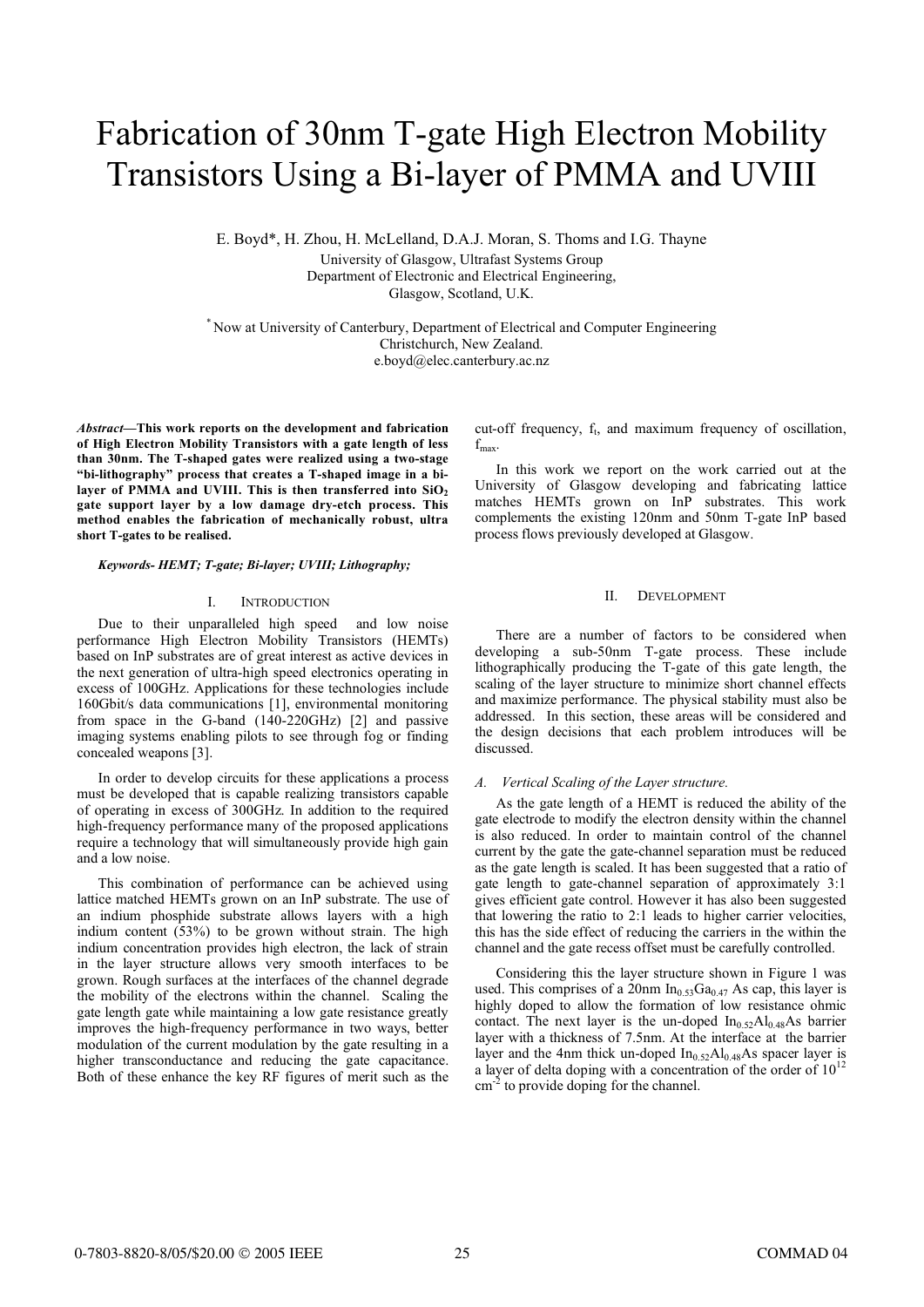

Figure 1. Layer Structure of Lattice Matched 30nm HEMT Wafer

This layer structure has a gate-channel separation of 11.5nm giving a gate length to gate-channel separation ratio of around 2.5. This makes the layer structure well scaled for a gate length of 30nm.

As the gate length is a reduced to achieve greater performance the gate resistance must be kept constant in order to prevent degradation of the maximum frequency of oscillation, f<sub>max</sub>. This requires that the cross sectional area of the gate be maintained as the gate-length is reduced. This leads to T-shaped gates with have very large heads (typically 300nm) supported by a very small footprint making the gate unstable leading to problems during fabrication when the gate is formed by lift-off.

This has lead to the use of dielectric gate support layers such as the  $Si_xN_y$  dielectric layer used by Suemitsu et al.[4] A thin layer of dielectric material is deposited and the gate foot pattern is transferred into this layer. The dielectric layer can be used as a high definition shadow mask for the evaporation of the gate metal as well as providing support for the foot of the gate. In this work a  $25$ nm layer of  $SiO<sub>2</sub>$  is used with the pattern transferred by a low damage dry etch process. This thickness has been be found to provide good support with little deformation during metallization.

The T-shaped gates were defined using electron beam lithography, the tool used was a Leica EBPG-5HR beamwriter. This was operated at an accelerating voltage of 50keV and 100keV.

In order to achieve the high resolution possible a process was developed to minimize the effective beam broadening caused by forward scattering of electrons through the resist. This can done in two ways, increasing the accelerating voltage, and reducing the thickness of resist that the electrons must pass scatter through. This lead to the writing of the gate foot at 100keV and the development of a two stage-lithography process based on the PMMA/UVIII process developed at Glasgow for the fabrication of 70nm T-gates.[5] This process used a PMMA base layer to define the gate foot and a UVIII layer to define the gate head. A separation layer of Lift-Off Resist (LOR) from Microchem was included to prevent crosslinking of the PMMA and UVIII. This process is an excellent basis for a two-stage process because of the high sensitivity ratio of the two resists and the use of two separate developers . This allows the gate head and gate foot to be written separately., the gate head is written with a low dose using an accelerating voltage of 50keV and then developed. The gate foot is then written using a very high dose with an accelerating voltage of 100keV. The gate foot pattern is then transferred into the dielectric layer by a low damage dry etch process. The gate lithography process is summarized in Figure 2.



Second Exposure and development





(c) Defination of Gate foot in PMMA

(d) Transfer of Pattern in SiO<sub>2</sub>





(e) Gate Recess Etch

Figure 2. Figure 2 (a)-(f) Illustration of Two-stage Lithography Process.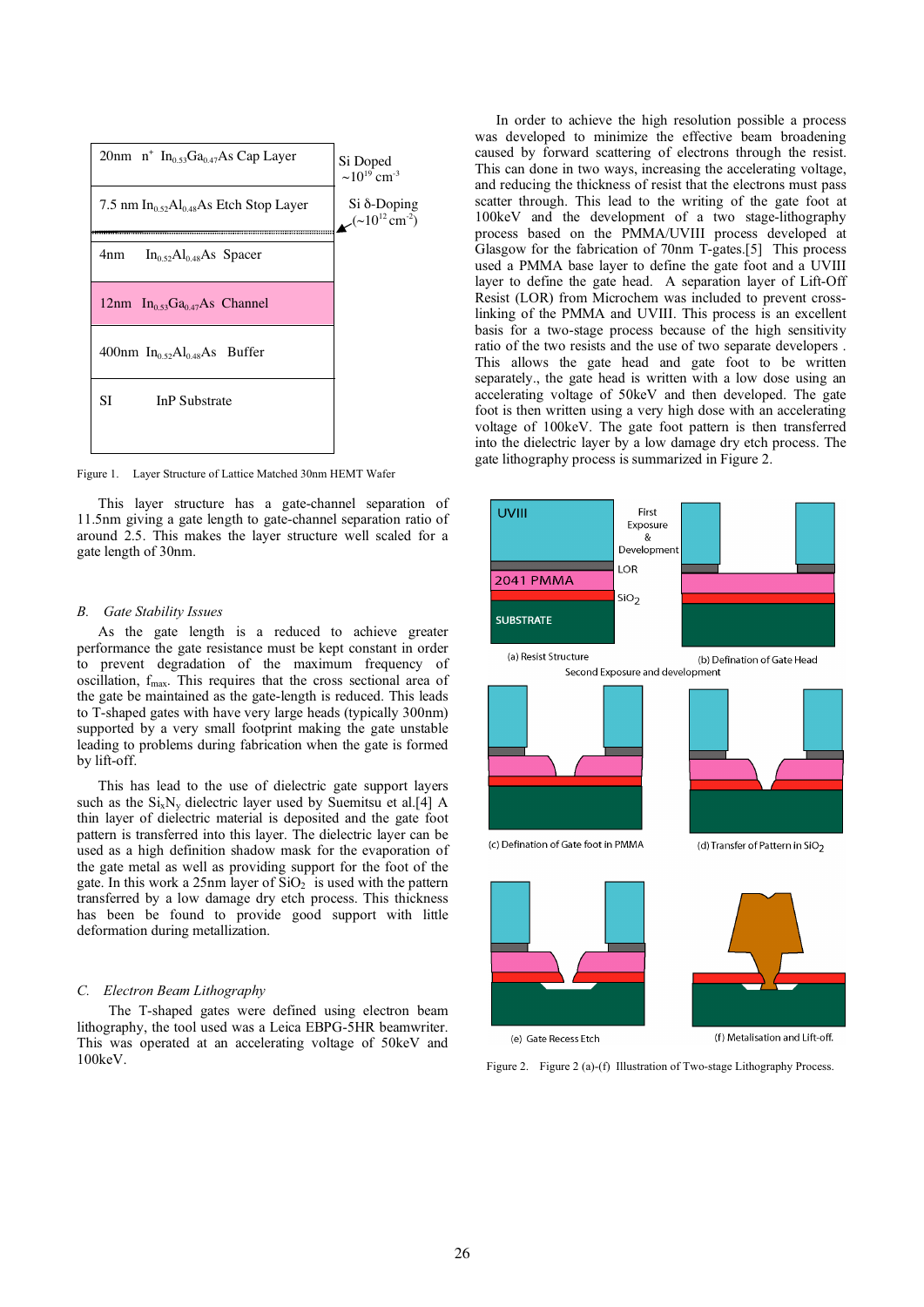The advantage of the two-stage lithography process is that the majority of the resist is removed during the first lithography stage. This reduces writing the gate foot to that of writing a 30nm line in a layer of PMMA 70nm thick. This is non-trivial but is more straightforward than forming T-shaped gate in 350nm of resist with a minimum feature size of 30nm. The main difficulty in this process is the alignment between the two lithography levels requiring a overlay accuracy of better than 75nm. With a suitable alignment strategy this overlay accuracy is achievable with the current e-beam tool.

### III. FABRICATION

HEMT devices were fabricated using the methods described above. The devices were fabricated on a wafer with the layer design given in Figure 1. This wafer was grown by molecular beam epiltaxy by the MBE group at the University of Glasgow.

As is seen in Figure 1 the layer structure of the HEMT is very shallow, this and the use of relatively fragile materials such as  $In_xGa_{1-x}As$  make the structure sensitive to damage to the material particularly at the surface. To ensure that the final device performance would not be degraded by damage to the transport characteristics of the material during fabrication each step was evaluated for damage the mobility and sheet concentration were measured before and after each process step.

The first stage in the fabrication of the HEMT after the layer structure has been grown is the deposition of the silicon dioxide layer by PECVD, this was used as it provided good thickness control and did not damage the material. The deposition of dielectric layer early in the process cycle prevents changes in the surface layer due to contaminates but most be removed for the formation of the mesa isolation level and the ohmic contacts. This was achieved using a dilute hydrofluoric acid etch. The ohmic contacts were defined by electron beam lithography and metallised with Ni:Ge:Au. The mesa isolation was performed using a non-selective etch and monitored electrically.

The initial step of the gate lithography was performed at 50keV with a dose of  $80\mu\text{C/cm}^2$ , this was developed in CD-26 photo-resist developer for 60 seconds. This both develops the UVIII layer and etches the LOR layer. The gate foot is then written with a 100keV beam with a minimum spot size of 12nm. The dose of this layer is substantially higher than the previous level, using a dose of  $3300\mu$ C/cm<sup>2</sup>. The gate foot is developed in o-xylene for 60 seconds. The samples were then ashed in a low power barrel asher for 30 seconds prior to dryetch to remove any resist residue that left on the surface after development. The gate foot pattern is transferred in the  $SiO<sub>2</sub>$ layer by dry etch using the PMMA as a mask. The dry etch process must show high selectivity of  $SiO<sub>2</sub>$  over PMMA and not damage the transport properties; this was achieved using CHF3 and a RF power of 80W. This was found to successfully

transfer the pattern through the  $SiO<sub>2</sub>$  layer and cause minimal damage. The gate recess offset was formed using a selective succinic acid based wet etch. The gate was finally formed with the evaporation of Ti:Pt:Au layers with a total thickness of 250nm. The devices were completed with the addition of Coplanar waveguide bond pads.

Figure 3 shows a cross sectional SEM image of a fabricated device. Figure 3(a) shows the complete gate region (magnified 190k times). The large gate head it clear with the stalk of the gate very well aligned in the center of the gate head. The height of the gate stalk is of the order of 60nm from the surface minimizing the parasitic gate capacitance. The  $SiO<sub>2</sub>$  layer is visible supporting the gate foot. Figure 3(b) shows the gate foot region at higher magnification (x600k), the gate foot is seem protruding through the gate support layer and into the gate recess region. The gate length of this particular device was 25nm. In general the gate length of devices studied varied between 25 and 30nm. The alignment between the two levels of lithography defining the head and the foot is very good with an overlay accuracy of around 25nm.



Figure 3. Cross Sectional SEM images of fabricated 25nm lattice matched HEMT (a) Whole T-gate magnified 160k times (b) Gate foot region magnified 600k times

### IV. CONCLUSIONS

This work has discussed the development of a fabrication process capable of fabricating lattice matched InP HEMTs with a gate length of less than 30nm. This process was fully compatible with the existing InP HEMT process flow and showed no evidence of performance degradation caused by material damage. The use of a two-stage process was seen to minimize forward scattering of electrons through the resist stack and allow gate lengths as low as 25nm to be written with a beam width of 12nm. It is anticipated; that with a tool capable of a small spot size the minimum feature size will be reduced further. The excellent overlay accuracy between the gate lithography levels of less than 25nm demonstrates the viability of this approach.